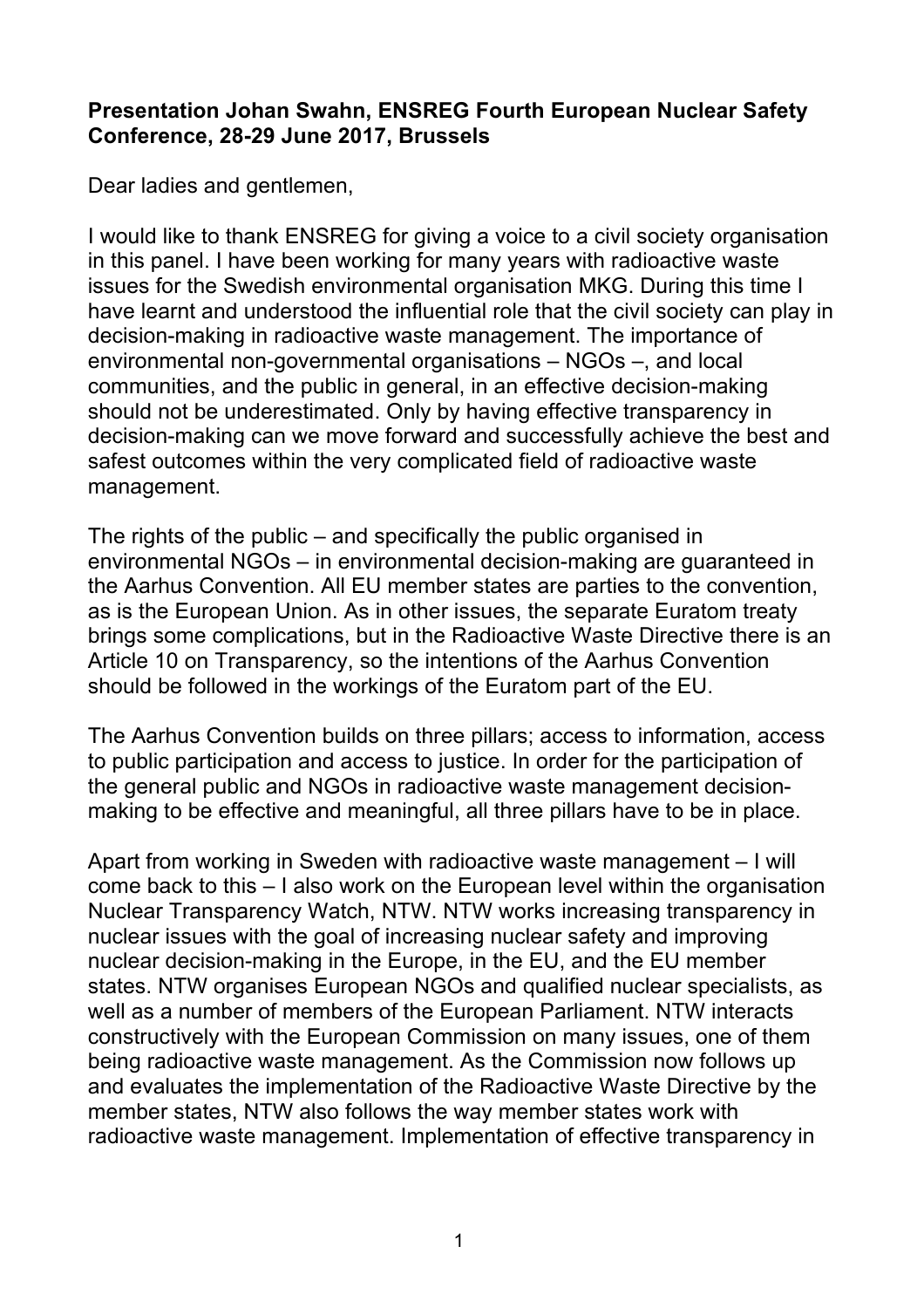decision-making is only one issue. The safety and economics of radioactive waste management has many challenges, as we will discuss today.

I can also report that during the past several years environmental NGOs and their qualified experts have been given the possibility to participate in the European research on radioactive waste management. In the spirit of the Aarhus Convention. As European research support moves over to a European Joint Programming in radioactive waste management civil society will play a role.

I have stated that effective transparency is important for successful decisionmaking in radioactive waste management. All three pillars of the Aarhus Convention have to be implemented. In addition the civil society has to be resourced in a way that preserves the independence of local communities and environmental NGOs.

The Aarhus Convention is implemented relatively well in Sweden, especially since the nuclear legislation was complemented with a separate environmental legislation in the late 1990s. Access to information to official documents is a very old tradition in Sweden. The openness was a way to avoid corruption but it also serves well in allowing civil society access to information to allow open decision-making. Access to public participation in the form of early consultation is part of the nuclear and environmental laws and the Swedish Government early decided to allow both local communities engaged in siting as well as environmental NGOs to receive funding from the nuclear waste fund. The possibility for civil society to participate effectively in consultation processes, especially for the planned repository for spent fuel in Forsmark in Östhammar community, was seen as a way to improve the quality of the discourse.

Much time was spent on consultations for the planned spent fuel repository in Forsmark. Then, since 2011, much time has been spent of the review of the application, both by the Swedish regulator and in the Swedish Environmental Court. And access to justice of communities and NGOs is part of the system. In Sweden environmental NGOs have the specific right to appeal legal decisions on environmental issues.

We have not come to that yet. In September and October the review process of the application to build the spent fuel repository in Forsmark will move to an the end with oral deliberations in the Environmental Court. Many things will be discussed; safety related issues such as copper corrosion and risks for intrusion; alternatives to the KBS method such as deep boreholes; the question of whether Forsmark is a suitable site; and many other issues.